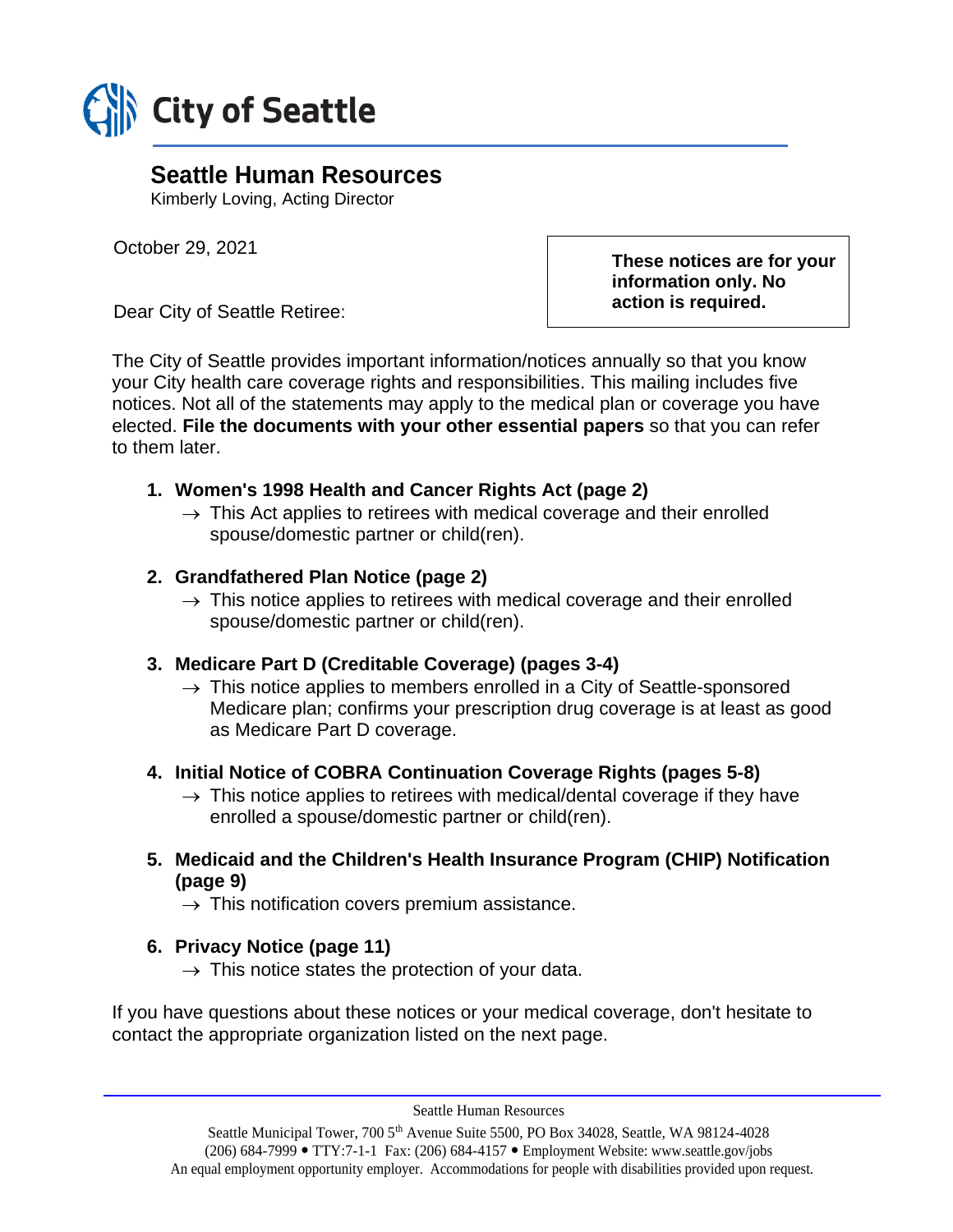#### **Contact Information:**

| Aetna                                                                                                                                    | 877-292-2480 | www.AetnaNavigator.com           |
|------------------------------------------------------------------------------------------------------------------------------------------|--------------|----------------------------------|
| Aetna Medicare Plans                                                                                                                     | 800-642-0013 | www.AetnaNavigator.com           |
| <b>Kaiser Permanente</b>                                                                                                                 | 888-901-4636 | www.kp.org/wa                    |
| UnitedHealthcare                                                                                                                         | 800-533-2743 | www.uhc.com                      |
| <b>Retiree Dental</b>                                                                                                                    | 253-862-2122 |                                  |
| <b>Seattle Human Resources</b><br><b>Benefits Unit</b><br>700 5 <sup>th</sup> Ave., Suite 5500<br>PO Box 34028<br>Seattle, WA 98124-4028 | 206-615-1340 | email: Benefits.Unit@seattle.gov |

Annual Notices are also available at https://bit.ly/34YIOSW.

\*\*\*\*\*\*\*\*\*\*\*\*\*\*\*\*\*\*\*\*\*\*\*\*\*\*\*\*\*\*\*\*\*\*\*\*\*\*\*\*\*\*\*\*\*\*\*\*\*\*\*\*\*\*\*\*\*\*\*\*\*\*\*\*\*\*\*\*\*\*\*\*\*\*\*\*\*\*\*\*\*\*\*\*\*\*\*\*\*\*\*\*\*\*\*\*\*\*\*\*\*

# **Women's 1998 Health and Cancer Rights Act**

# **\*\*Annual Notice\*\***

As required by the Women's Health and Cancer Rights Act of 1998, the group health plans offered by the City of Seattle provide coverage for the following services to an individual receiving plan benefits in connection with a mastectomy:

- Reconstruction of the breast on which there has been a mastectomy;
- Surgery and reconstruction of the other breast to produce a symmetrical appearance; and
- Prosthesis and physical complications for all stages of a mastectomy, including lymphedemas (swelling associated with the removal of lymph nodes).

A group health plan must determine the manner of coverage in consultation with the attending physician and patient. Coverage for breast reconstruction and related services will be subject to deductibles, copays, and coinsurance amounts consistent with those that apply to other benefits under the plan. Contact your health plan for more information.

# \*\*\*\*\*\*\*\*\*\*\*\*\*\*\*\*\*\*\*\*\*\*\*\*\*\*\*\*\*\*\*\*\*\*\*\*\*\*\*\*\*\*\*\*\*\*\*\*\*\*\*\*\*\*\*\*\*\*\*\*\*\*\*\*\*\*\*\*\*\*\*\*\*\*\*\*\*\*\*\*\*\*\*\*\*\*\*\*\*\*\*\*\*\*\*\*\*\*\*\*

#### **Health Care Reform Notice -- Grandfathered Plan Status Disclosure**

The City of Seattle Aetna, UnitedHealthcare, and Kaiser Permanente medical plans are "grandfathered health plans" under the Patient Protection and Affordable Care Act (the Affordable Care Act). As the Affordable Care Act permits, a grandfathered health plan can preserve specific basic health coverage that was already in effect when Congress enacted that law. Being a grandfathered health plan means that your plan may not include certain consumer protections of the Affordable Care Act that apply to other plans, for example, the requirement for the provision of preventive health services without any cost-sharing. However, grandfathered health plans must comply with certain other consumer protections in the Affordable Care Act, such as eliminating lifetime limits on benefits. Questions? Contact the Benefits Unit at (206) 615-1340.

# **Important Notice from the City of Seattle About Your**

Page **2** of **12**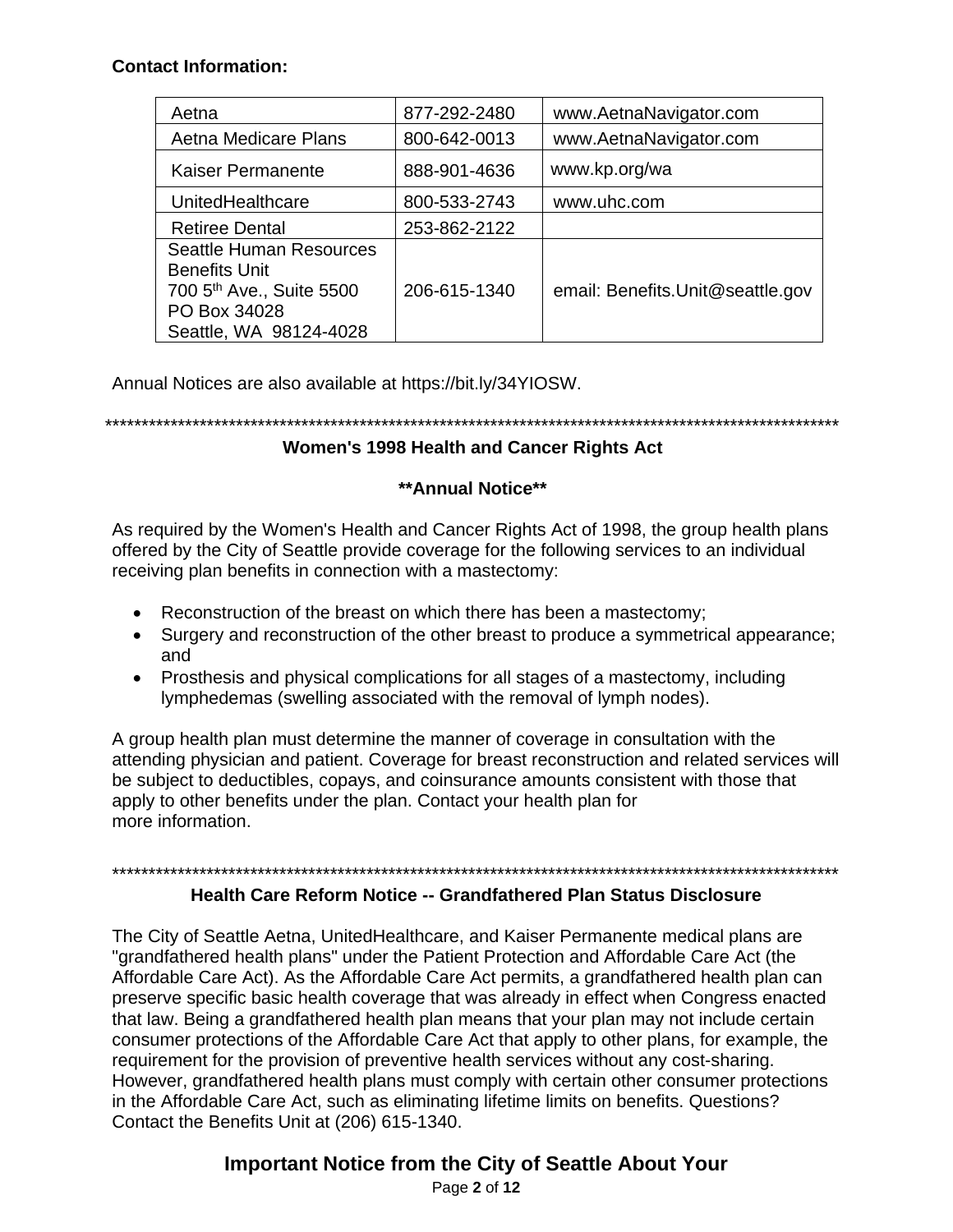# **Prescription Drug Coverage and Medicare for Plan Year 2022**

Please read this notice carefully and keep it where you can find it. This notice has information about your current prescription drug coverage with the City of Seattle and about your options under Medicare's prescription drug coverage. This information can help you decide whether or not you want to join a Medicare drug plan. If you are considering joining, you should compare your current coverage, including which drugs are covered at what cost, with the coverage and costs of the plans offering Medicare prescription drug coverage in your area. Information about where you can get help to make decisions about your prescription drug coverage is at the end of this notice.

There are two critical things you need to know about your current coverage and Medicare's prescription drug coverage:

- 1 Medicare prescription drug coverage became available in 2006 to everyone with Medicare. You can get this coverage if you join a Medicare Prescription Drug Plan or join a Medicare Advantage Plan (like an HMO or PPO) that offers prescription drug coverage. All Medicare drug plans provide at least a standard level of coverage set by Medicare. Some plans may also provide more coverage for a higher monthly premium.
- 2 The City of Seattle has determined that the prescription drug coverage offered by Aetna, Kaiser Permanente, and UnitedHealth Care is, on average for all plan participants, expected to pay out as much as standard Medicare prescription drug coverage pays. It is therefore considered Creditable Coverage. Because your existing coverage is Creditable Coverage, you can keep this coverage and not pay a higher premium (a penalty) if you later decide to join a Medicare drug plan.

#### **When Can You Join a Medicare Drug Plan?**

You can join a Medicare drug plan when you first become eligible for Medicare and each year from October 15 – December 7.

However, suppose you lose your current creditable prescription drug coverage through no fault of your own. In that case, you will also be eligible for a two (2) month Special Enrollment Period (SEP) to join a Medicare drug plan.

# **What Happens to Your Current Coverage if You Decide to Join a Medicare Drug Plan?**

If you decide to join a Medicare drug plan, your current City of Seattle coverage will be affected. Your current prescription drug coverage is part of a City of Seattle medical plan. You cannot drop your City of Seattle prescription drug coverage unless you also drop your City of Seattle medical coverage. If you enroll in an individual Medicare Part D prescription drug plan and drop your creditable coverage with the City of Seattle, you and your dependents will not be able to return to the City of Seattle plan. Suppose you or your dependents enroll in a different employer active employee or retiree group medical plan with creditable Part D coverage and drop your creditable coverage with the City of Seattle. In that case, you and your dependents will be able to return if you involuntarily lose coverage on the employer group plan. It is essential that you compare your current plan, including which drugs are covered, with the coverage and costs of Medicare part D plans.

If you decide to join a Medicare drug plan and drop your current City of Seattle coverage, be aware that you and your dependents may not get this coverage back.

# **When Will You Pay a Higher Premium (Penalty) to Join a Medicare Drug Plan?**

You should also know that if you drop or lose your current coverage with the City of Seattle and don't join a Medicare drug plan within 63 continuous days after your current coverage ends, you may pay a higher premium (a penalty) to join a Medicare drug plan later.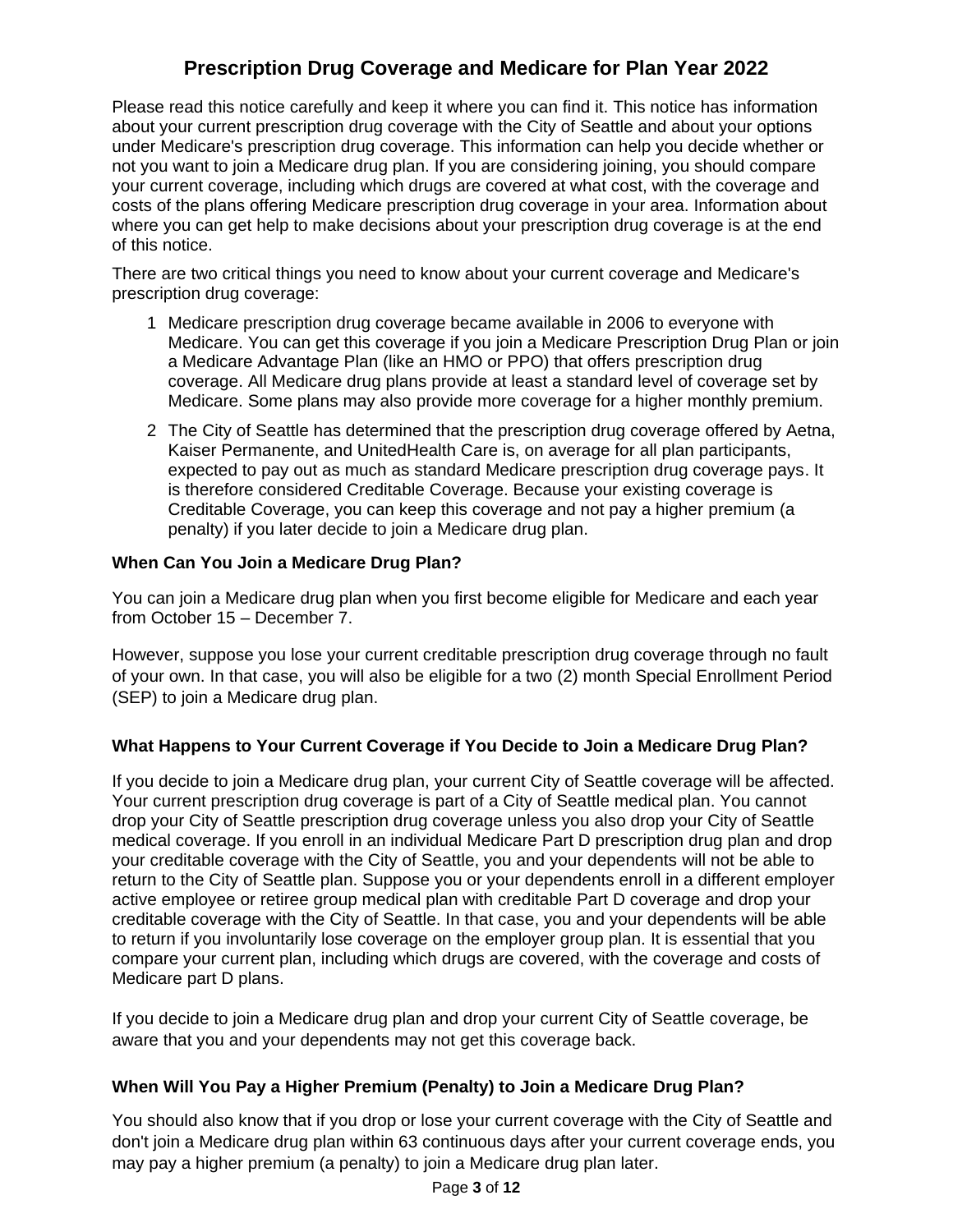If you go 63 continuous days or longer without creditable prescription drug coverage, your monthly premium may go up by at least 1% of the Medicare base beneficiary premium per month for every month that you did not have that coverage. For example, if you go nineteen months without creditable coverage, your premium may consistently be at least 19% higher than the Medicare base beneficiary premium. You may have to pay this higher premium (a penalty) as long as you have Medicare prescription drug coverage. In addition, you may have to wait until the following November to join.

#### **For More Information About This Notice or Your Current Prescription Drug Coverage**

Contact your medical plan for further information. **NOTE:** You'll receive this notice each year. You will also receive it before the next period you can join a Medicare drug plan, and if this coverage through the City of Seattle changes. You also may request a copy of this notice at any time.

#### **For More Information About Your Options Under Medicare Prescription Drug Coverage**

More detailed information about Medicare plans that offer prescription drug coverage is in the "Medicare & You" handbook. You'll get a copy of the guide in the mail every year from Medicare. You may also be contacted directly by Medicare drug plans.

For more information about Medicare prescription drug coverage:

- Visit www.medicare.gov
- Call your State Health Insurance Assistance Program (see the inside back cover of your copy of the "Medicare & You" handbook for their telephone number) for personalized help
- Call 1-800-MEDICARE (1-800-633-4227). TTY users should call 1-877-486-2048.

If you have limited income and resources, extra help paying for Medicare prescription drug coverage is available. For information about this extra help, visit Social Security on the web at [www.socialsecurity.gov](http://www.socialsecurity.go/), or call them at 1-800-772-1213 (TTY 1-800-325-0778).

**Remember: Keep this Creditable Coverage notice.** If you decide to join one of the Medicare drug plans, you may be required to provide a copy of this notice when you join to show whether or not you have maintained creditable coverage and whether or not you are required to pay a higher premium (a penalty).

| Date:<br>Name of<br>Entity/Sender: | 10/29/2020                               |  |
|------------------------------------|------------------------------------------|--|
|                                    | City of Seattle                          |  |
| Contact--<br>Position/Office:      | Seattle Human Resources/Benefits Unit    |  |
| Address:                           | P.O. Box 34028<br>Seattle, WA 98124-4028 |  |
| <b>Phone Number:</b>               | 206-615-1340                             |  |

#### **CMS Form 10182-CC**

According to the Paperwork Reduction Act of 1995, no persons are required to respond to a collection of information unless it displays a valid OMB control number. The valid OMB control number for this information collection is 0938-0990. The time required to complete this information collection is estimated to average 8 hours per response initially, including the time to review instructions, search existing data resources, gather the data needed, and complete and review the information collection. If you have comments concerning the accuracy of the time estimate(s) or suggestions for improving this form, please write to: CMS, 7500 Security Boulevard, Attn: PRA Reports Clearance Officer, Mail Stop C4-26-05, Baltimore, Maryland 21244-1850.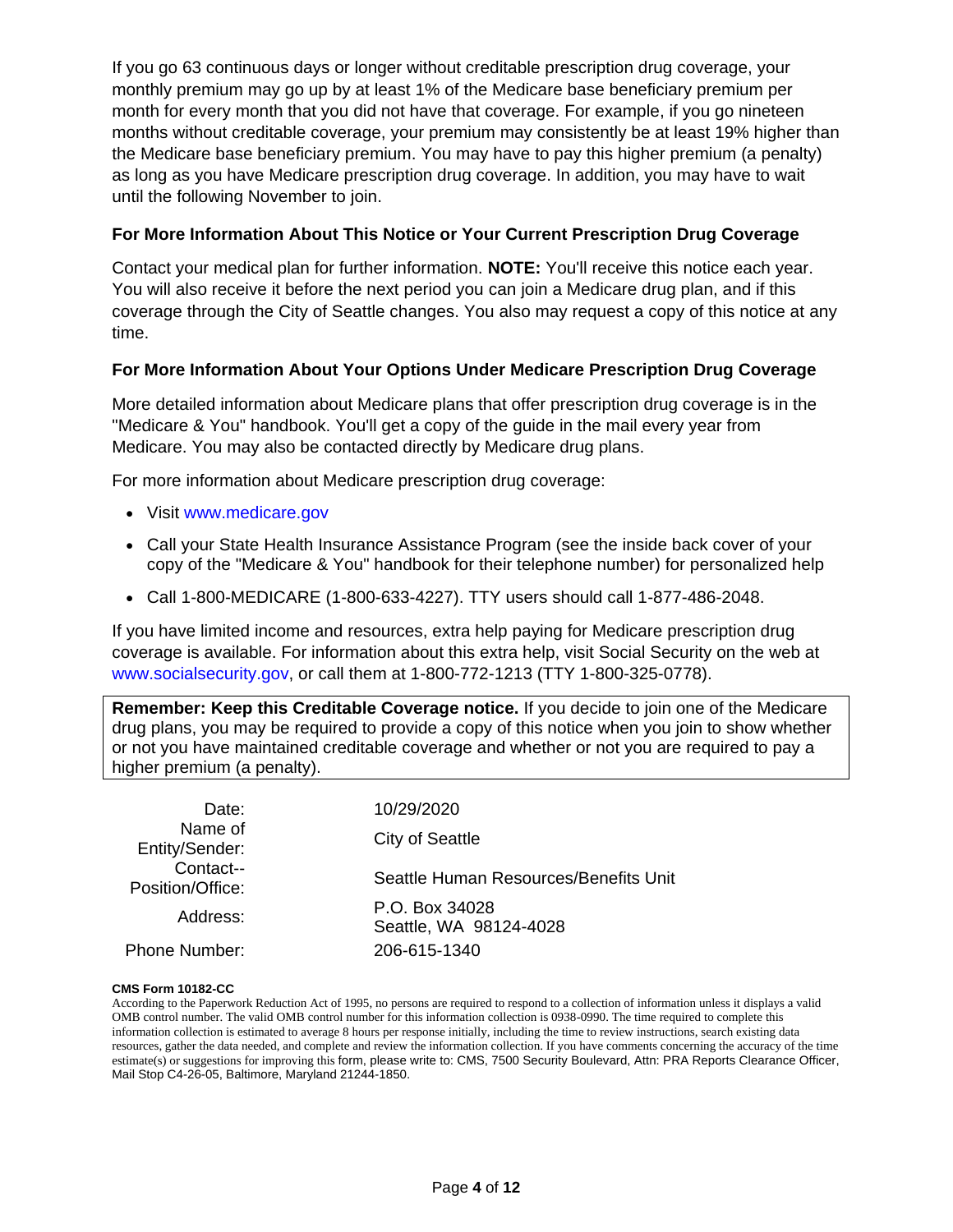# Initial Notice of COBRA Continuation Coverage Rights \*\*Continuation Coverage Rights Under COBRA\*\*

#### **Introduction**

It is vital that all covered individuals (employee, spouse/domestic partner, and eligible dependent children, if able) take the time to read this notice carefully and be familiar with its contents. If there is a covered dependent not living at your address, please provide written notification to your department's Benefits Representative so a notice can be sent to that dependent as well.

You are receiving this notice because you may have recently become covered under one or more of the following group health plans: City of Seattle Preventive Plan, City of Seattle Traditional Plan, Kaiser Permanente, Delta Dental of Washington, Dental Health Services, VSP, UnitedHealthCare, and the Health Flexible Spending Account (Health FSA). This notice contains important information about your right to COBRA continuation coverage, a temporary extension of group health coverage under a plan under certain circumstances when coverage would otherwise end due to a qualifying event. This notice generally explains COBRA coverage, when it may become available to you and your family, and what you need to do to protect the right to receive it. COBRA (and the description of COBRA coverage contained in this notice) applies only to the group health plans listed above (medical, dental, vision, and the Health FSA) and not to any other benefits offered by the City of Seattle (such as life insurance, long term disability, or accidental death and dismemberment insurance). **Should an actual qualifying event occur in the future, the City of Seattle will send you additional information and an election notice at that time.**

The right to COBRA coverage was created by federal law, the Consolidated Omnibus Budget Reconciliation Act of 1985 (COBRA). COBRA coverage can become available when you would otherwise lose your group health coverage under a plan. It can also become available to your spouse/domestic partner and dependent children if they are covered under a plan, when they would otherwise lose their group health coverage under the plan. This notice does not fully describe COBRA coverage or other rights under a plan. For additional information about your rights and obligations under a plan and under federal law, you should review the plan booklet or contact the City of Seattle Human Resources Benefits Unit, which is the COBRA Plan Administrator. A plan provides no greater COBRA rights than what COBRA requires – nothing in this notice is intended to expand your rights beyond COBRA's requirements.

#### **What is COBRA Continuation Coverage?**

COBRA continuation coverage is a continuation of plan coverage when coverage would otherwise end because of a life event known as a "qualifying event." Specific qualifying events are listed in this notice. After a qualifying event occurs and any required notice of that event is correctly provided to your department's Benefits Representative, COBRA coverage must be offered to each person losing plan coverage who is a "qualified beneficiary." You, your spouse/domestic partner, and your dependent children could become qualified beneficiaries and would be entitled to elect COBRA if coverage under a plan is lost because of the qualifying event. Under a plan, qualified beneficiaries who elect COBRA coverage must pay for COBRA coverage.

# **Who is entitled to elect COBRA Continuation Coverage?**

If you are an employee, you will be entitled to elect COBRA coverage if you lose your group health coverage under a plan because either one of the following qualifying events happens: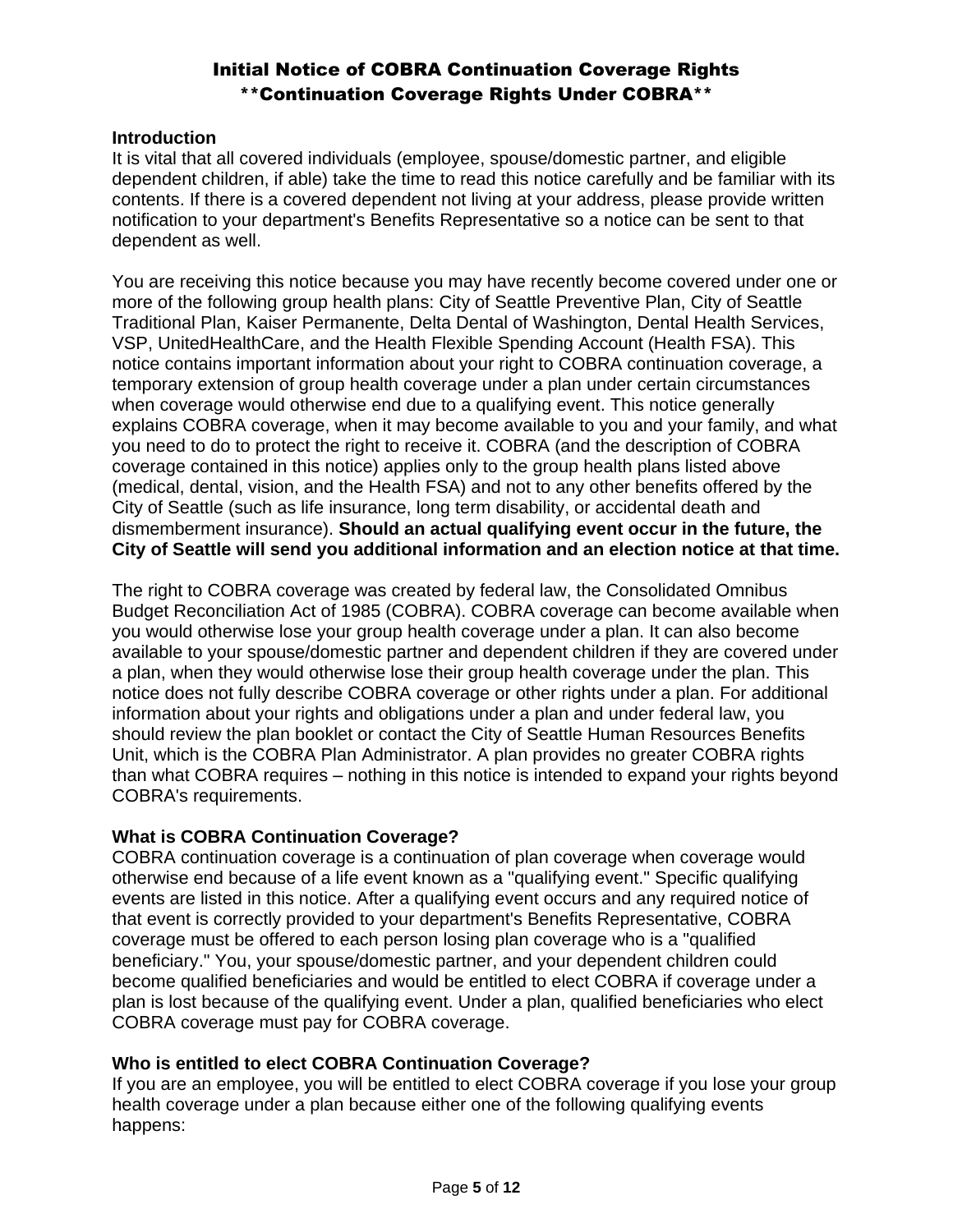- your hours of employment are reduced, or
- your employment ends for any reason.

If you are the spouse/domestic partner, you will be entitled to elect COBRA coverage if you lose your group health coverage under a plan because any of the following qualifying events happens:

- your spouse/domestic partner dies;
- your spouse's/domestic partner's hours of employment are reduced;
- your spouse's/domestic partner's employment ends for any reason other than his or her gross misconduct; or
- you become divorced or legally separated from your spouse, or you terminate your domestic partnership. Also, if your spouse (the employee) reduces or eliminates your group health coverage in anticipation of a divorce or legal separation, and a divorce or legal separation occurs within three months of the reduction or elimination of coverage, then the divorce or legal separation will be considered a qualifying event for you even though your coverage was reduced or eliminated before the divorce or legal separation.

A person enrolled as the employee's dependent child will be entitled to elect COBRA if they lose group health coverage under a plan because any of the following qualifying events happen:

- The parent-employee dies;
- The parent-employee's hours of employment are reduced;
- The parent-employee's employment ends for any reason other than their gross misconduct;
- The child stops being eligible for coverage under a plan as a "dependent child".

#### **When is COBRA Continuation Coverage Available?**

When the qualifying event is the end of employment, reduction of hours of work, or death of the employee, a COBRA election notice will be made available to qualified beneficiaries. You do not need to notify the Benefits Representative in your department of the occurrence of any of these three qualifying events. However, notice must be provided to your department's Benefits Representative for other qualifying events, as explained below in the section entitled "You Must Give Notice of Some Qualifying Events".

#### **You Must Give Notice of Some Qualifying Events**

For the other qualifying events (divorce or legal separation of the employee and spouse, termination of domestic partnership, or a dependent child's loss of eligibility for coverage as a dependent child), a COBRA election notice will be available to you only if you complete and submit a *Health Care Benefits Change Form* to the Benefits Representative for your department within 60 days after the date on which the qualified beneficiary loses or would lose coverage under the terms of the plan as a result of the qualifying event. If this procedure is not followed during the 60-day notice period, YOU WILL LOSE YOUR RIGHT TO ELECT COBRA COVERAGE. (A *Health Care Benefits Change Form* is available from your department's Benefits Representative.)

#### **Electing COBRA Coverage**

Each qualified beneficiary will have an independent right to elect COBRA coverage. Covered employees and spouses/domestic partners (if the spouse/domestic partner is a qualified beneficiary) may elect COBRA coverage on behalf of all of the qualified beneficiaries and parents may elect COBRA coverage on behalf of their children. Any qualified beneficiary for whom COBRA coverage is not elected within the 60-day election period specified in the COBRA election notice WILL LOSE THEIR RIGHT TO ELECT COBRA COVERAGE.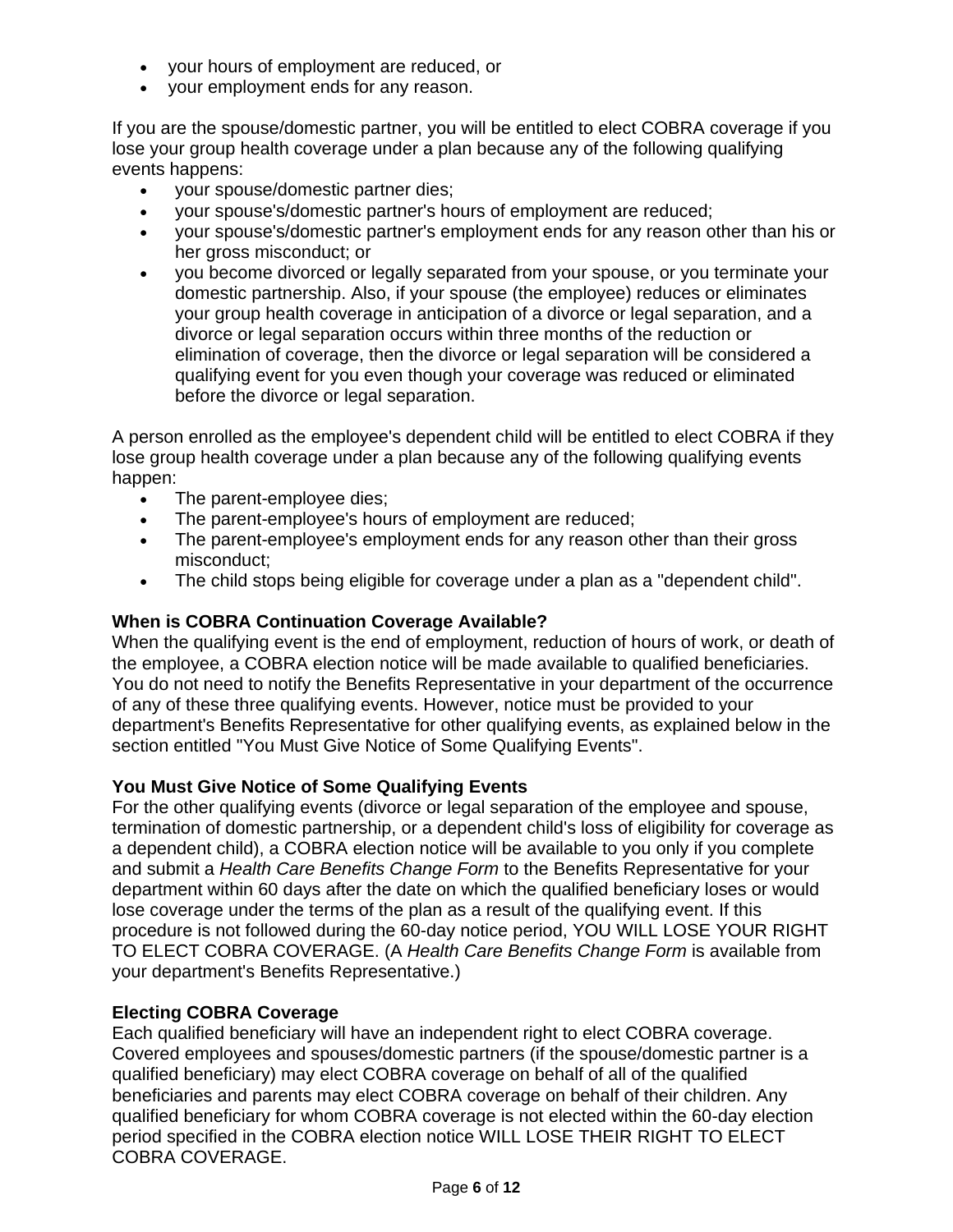Qualified beneficiaries who are entitled to elect COBRA may do so even if they have other group health plan coverage or are entitled to Medicare benefits on or before the date on which COBRA is elected. However, a qualified beneficiary's COBRA coverage will terminate automatically if, after electing COBRA, he or she becomes entitled to Medicare benefits or becomes covered under other group health plan coverage (but only after any applicable preexisting condition exclusions of that other plan have been exhausted or satisfied.

# **How Long Does COBRA Coverage Last?**

COBRA coverage is a temporary continuation of coverage. When the qualifying event is the death of the employee, the covered employee's divorce, legal separation or termination of domestic partnership, or a dependent child's losing eligibility as a dependent child, COBRA coverage can last for up to a total of 36 months. However, COBRA coverage under the Health FSA component can last only until the end of the year in which the qualifying event occurred. (See the paragraph below entitled "Health FSA Component.")

When the qualifying event is the end of employment or reduction of the employee's hours of employment, and the employee became entitled to Medicare benefits less than 18 months BEFORE the qualifying event, COBRA coverage for qualified beneficiaries (other than the employee) who lose coverage as a result of the qualifying event can last up to 36 months after the date of Medicare entitlement. For example, if a covered employee becomes entitled to Medicare 8 months before the date on which his employment terminates, COBRA coverage for his spouse/domestic partner and children who lost coverage as a result of his termination can last up to 36 months after the date of Medicare entitlement, which is equal to 28 months after the date of the qualifying event (36 months minus 8 months). However, COBRA coverage under the Health FSA component can last only until the end of the year in which the qualifying event occurred. (See the paragraph below entitled "Health FSA Component.")

Otherwise, when the qualifying event is the end of employment or reduction of the employee's hours of employment, COBRA coverage generally can last for only up to a total of 18 months. However, COBRA coverage under the Health FSA component can last only until the end of the year in which the qualifying event occurred. (See the paragraph below entitled "Health FSA Component".

# **Extension of Maximum Coverage Period**

If the qualifying event that resulted in your COBRA election was the covered employee's termination of employment or reduction of hours, an extension of the maximum period of coverage may be available if a qualified beneficiary is disabled or a second qualifying event occurs. You must notify the COBRA Plan Administrator of a disability or a second qualifying event in order to extend the period of COBRA coverage. Failure to provide notice of a disability or second qualifying event will eliminate the right to extend the period of COBRA coverage. (The period of COBRA coverage under the Health FSA cannot be extended under any circumstances.)

# *Disability extension of 18-month period of continuation coverage*

If a qualified beneficiary is determined by the Social Security Administration to be disabled and you notify the COBRA Plan Administrator in a timely fashion, all of the qualified beneficiaries in your family may be entitled to receive up to an additional 11 months of COBRA coverage, for a total maximum of 29 months. This extension is available only for qualified beneficiaries who are receiving COBRA coverage because of a qualifying event that was the covered employee's termination of employment or reduction of hours. The disability must have started at some time before the 61<sup>st</sup> day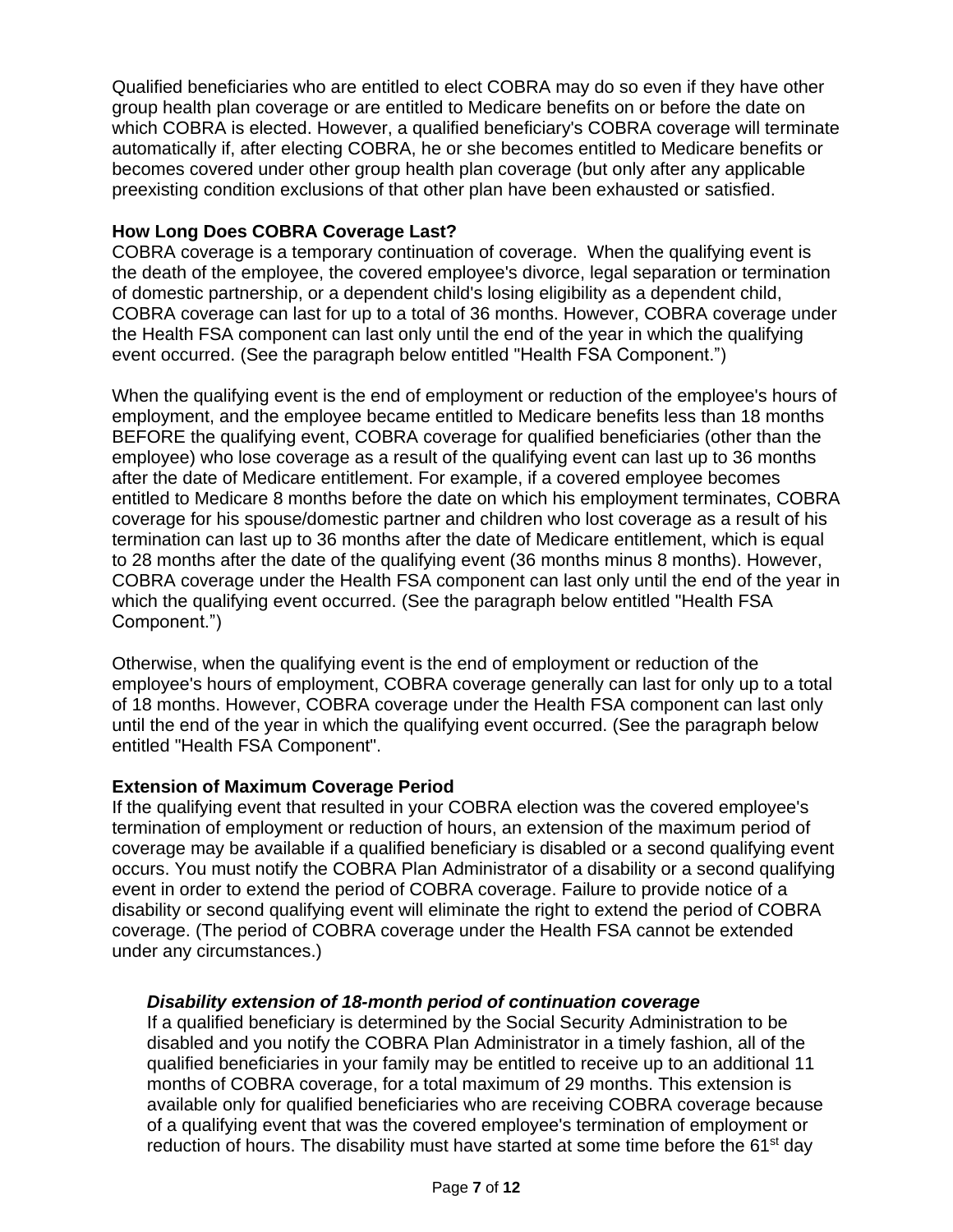after the covered employee's termination of employment or reduction of hours and must last at least until the end of the period of COBRA coverage that would be available without the disability extension (generally 18 months, as described above.)

The disability extension is available only if you complete and submit a *Notice of Disability* and a copy of the Social Security Administration's determination of disability to the COBRA Plan Administrator: (a) during the 18 months after the covered employee's termination of employment or reduction of hours, and (b) within 60 days after the latest of:

- the date of the Social Security Administration's disability determination;
- the date on which the qualified beneficiary loses (or would lose) coverage under the terms of a plan as a result of the covered employee's termination of employment or reduction of hours.

If these procedures are not followed or if the notice is not provided to the COBRA Plan Administrator during the 60-day notice period and within 18 months after the covered employee's termination of employment or reduction of hours, THEN THERE WILL BE NO DISABILITY EXTENSION OF COBRA COVERAGE. You can obtain a copy of a *Notice of Disability* from the COBRA Plan Administrator.

#### *Second qualifying event extension of COBRA coverage*

If your family experiences another qualifying event while receiving COBRA coverage because of the covered employee's termination of employment or reduction of hours (including COBRA coverage during a disability extension period as described above), the spouse/domestic partner and dependent children receiving COBRA coverage can get up to 18 additional months of COBRA coverage, for a maximum of 36 months, if notice of the second qualifying event is properly given to the COBRA Plan Administrator. This extension may be available to the spouse/domestic partner and any dependent children receiving COBRA coverage if the employee or former employee dies; gets divorced or legally separated, or terminates a domestic partnership; or if the dependent child stops being eligible under a plan as a dependent child, but only if the event would have caused the spouse/domestic partner or dependent child to lose coverage under a plan had the first qualifying event not occurred. (This extension is not available to the spouse/domestic partner and any dependent children under a plan when a covered employee becomes entitled to Medicare after electing COBRA coverage.)

This extension due to a second qualifying event is available only if you notify the COBRA Plan Administrator by completing and submitting a *Notice of Second Qualifying Event* within 60 days after the date of the second qualifying event. You can obtain a copy of a *Notice of Second Qualifying Event* from the COBRA Plan Administrator. If these procedures are not followed or if the notice is not provided in writing to the COBRA Plan Administrator during the 60-day notice period, THEN THERE WILL BE NO EXTENSION OF COBRA COVERAGE DUE TO A SECOND QUALIFYING EVENT.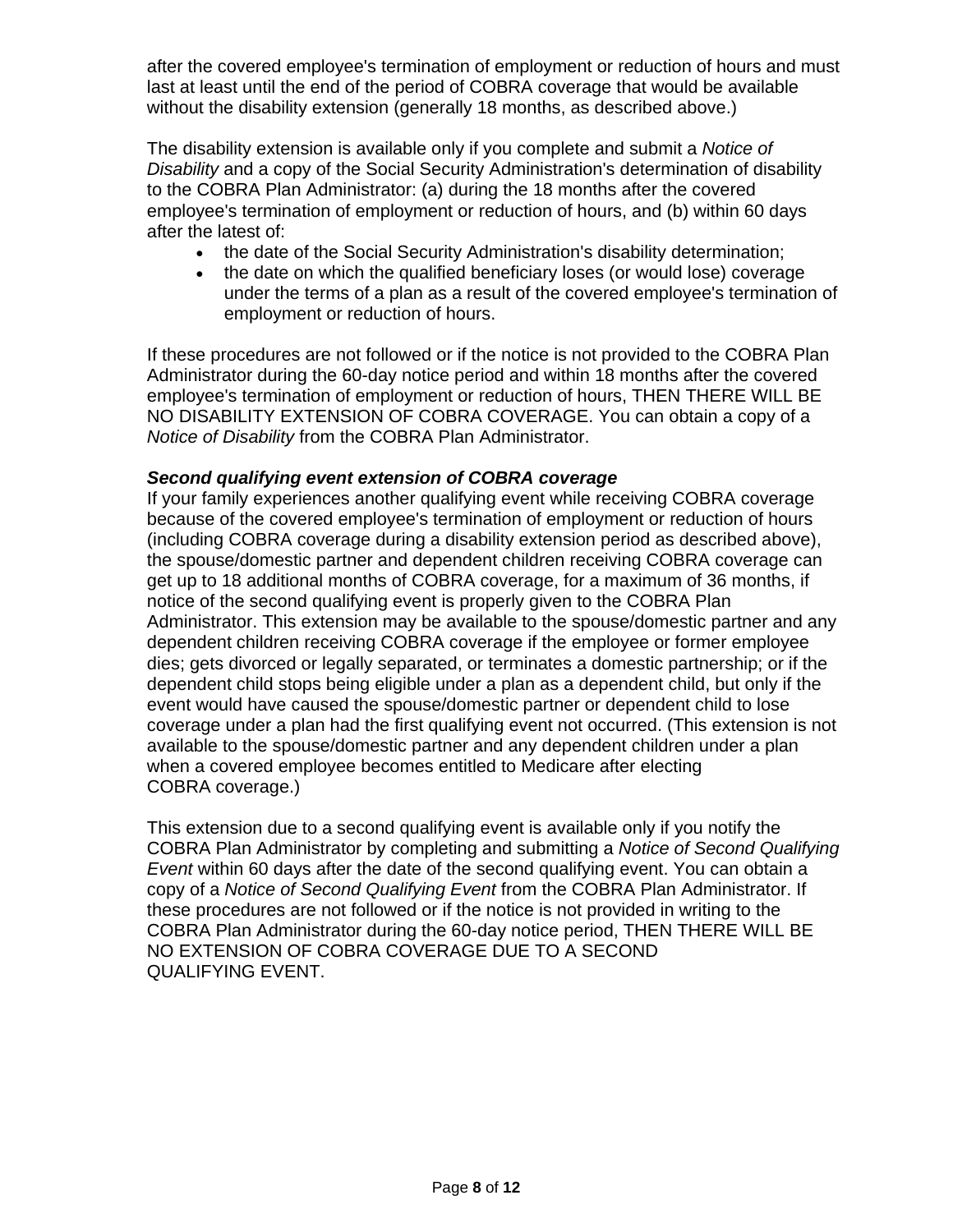#### **Health Care FSA Component**

COBRA coverage under the Health Care FSA will be offered to qualified beneficiaries. Health Care FSA COBRA coverage will consist of the Health Care FSA COBRA coverage that will be charged for the remainder of the plan year. Health Care FSA COBRA coverage will consist of the Health FSA coverage in force at the time of the qualifying event (i.e., the elected annual limit reduced by expenses reimbursed up to the time of the qualifying event). The use-it-or-lose-it rule will continue to apply, so any unused amounts will be forfeited at the end of the plan year, and Health Care FSA COBRA coverage will terminate at the end of the plan year.

#### **More Information About Individuals Who May Be Qualified Beneficiaries**

• Children born to or placed for adoption with the covered employee during COBRA coverage period

A child born to, adopted by, or placed for adoption with a covered employee during a period of COBRA coverage is considered to be a qualified beneficiary provided that, if the covered employee is a qualified beneficiary, the covered employee has elected COBRA coverage for himself or herself. The child's COBRA coverage begins when the child is enrolled in a plan, whether through special enrollment or open enrollment, and it lasts for as long as COBRA coverage lasts for other family members of the employee. To be enrolled in a plan, the child must satisfy the otherwise applicable plan eligibility requirements (for example, regarding age).

• Alternate recipients under QMCSOs

A child of the covered employee who is receiving benefits under a plan pursuant to a qualified medical child support order (QMSCO) received by the COBRA Plan Administrator during the covered employee's period of employment with the City of Seattle is entitled to the same rights to elect COBRA as an eligible dependent child of the covered employee.

# **Keep Your Plan Informed of Address Changes**

To protect your family's rights, you should keep your department's Benefits Representative informed of any changes in the addresses of family members. You should also keep a copy, for your records, of any notices you send to your department's Benefits Representative or COBRA Plan Administrator.

#### **If You Have Questions**

Questions concerning your Plan or COBRA coverage should be addressed to the:

COBRA Plan Administrator City of Seattle Human Resources Benefits Unit 700 5th Ave., Suite 5500 PO Box 34028 Seattle, WA 98124-4028 **Phone**: 206-615-1340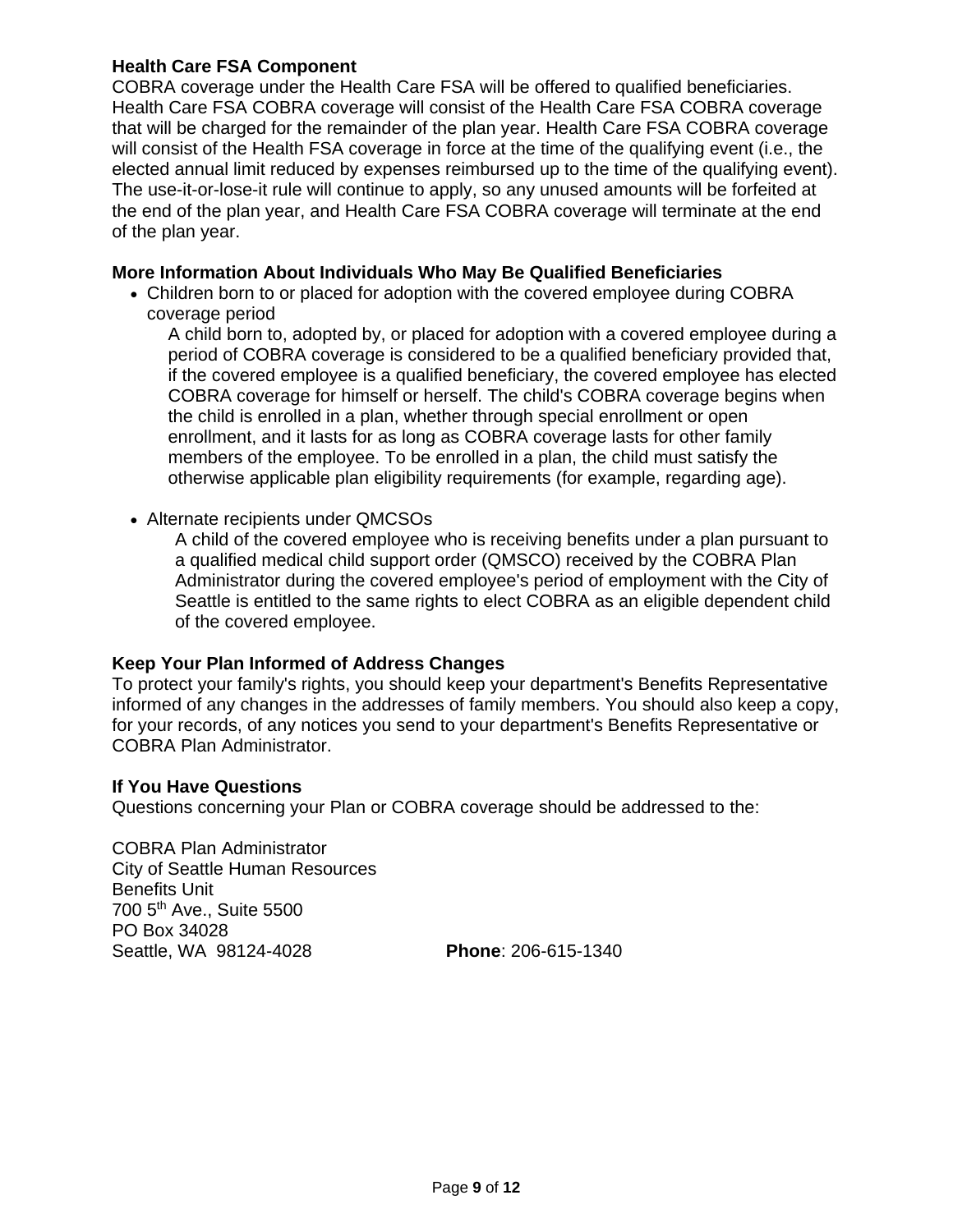# **Medicaid and the Children's Health Insurance Program (CHIP) Offer Free or Low-Cost Health Coverage to Children and Families**

If you are eligible for health coverage from your employer but are unable to afford the premiums, some States have premium assistance programs that can help pay for coverage. These States use funds from their Medicaid or CHIP programs to help people eligible for employer-sponsored health coverage but need assistance in paying their health premiums.

If you or your dependents are already enrolled in Medicaid or CHIP, and you live in a State listed below, you can contact your State Medicaid or CHIP office to find out if premium assistance is available.

If you or your dependents are NOT currently enrolled in Medicaid or CHIP, and you think you or any of your dependents might be eligible for either of these programs, you can contact your State Medicaid or CHIP office or dial **1-877-KIDS NOW** or **www.insurekidsnow.gov** to find out how to apply. If you qualify, you can ask the State if it has a program that might help you pay the premiums for an employer-sponsored plan.

Once it is determined that you or your dependents are eligible for premium assistance under Medicaid or CHIP, your employer's health plan is required to permit you and your dependents to enroll in the plan – as long as you and your dependents are eligible, but not already enrolled in the employer's plan. This is called a "special enrollment" opportunity, and **you must request coverage within 60 days of being determined eligible for premium assistance**.

You may be eligible for assistance paying your employer health plan premiums. Contact the Medicaid office for Washington for further eligibility information.

#### **Washington – Medicaid**

Website: https://www.hca.wa.gov/health-care-services-supports/apple-health-medicaidcoverage

Phone: 1-800-562-3022 ext. 15473

For more information on special enrollment rights, you can contact either:

U.S. Department of Labor Employee Benefits Security Administration Services www.dol.gov/ebsa 1-866-444-EBSA Ext. 3272

U.S. Department of Health and Human **Services** Centers for Medicare and Medicaid www.cms.hhs.gov 1-877-267-2323 Ext. 61565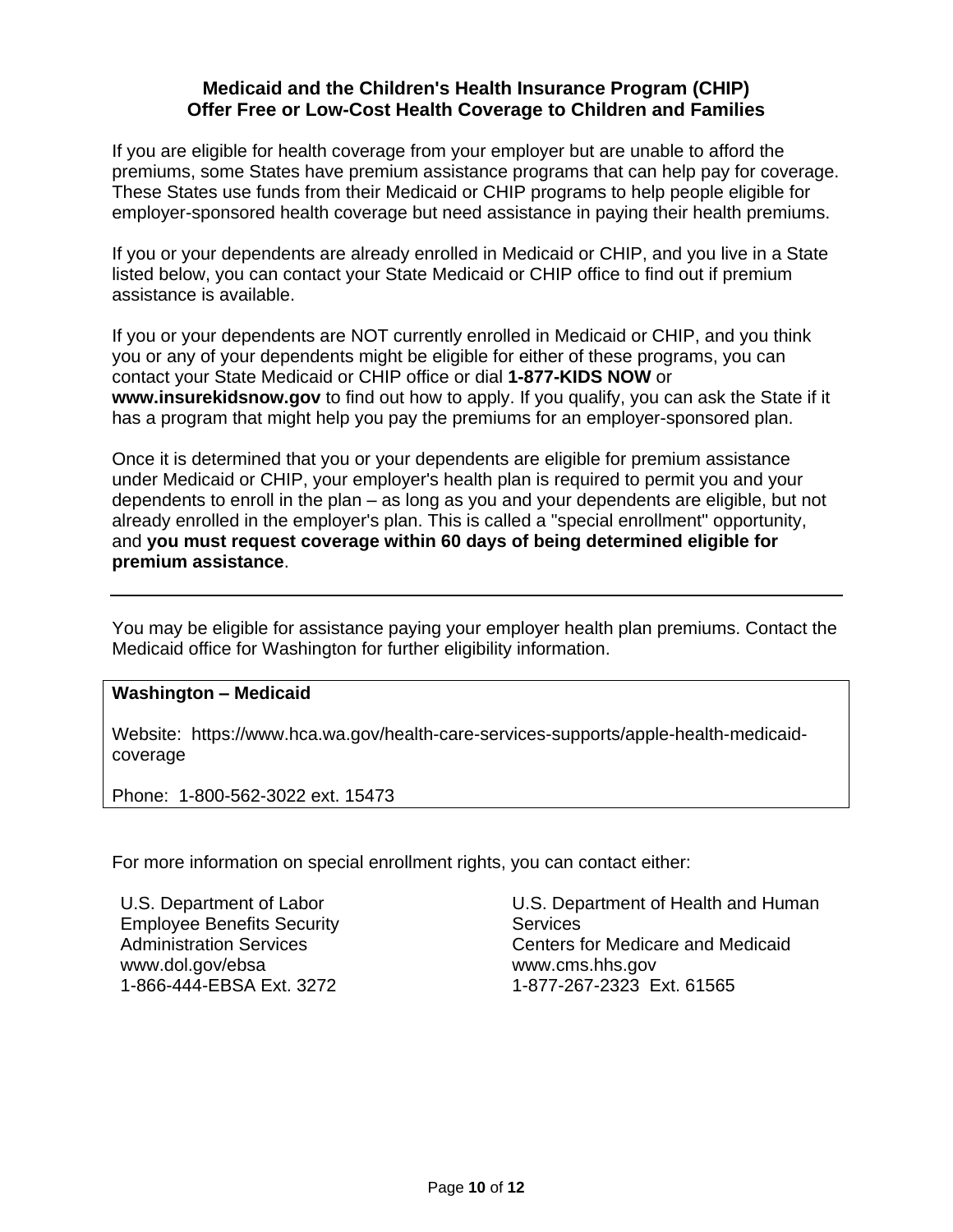# **Privacy Notice**

# **What you should know about our protection of your data**

Protecting the personal information of individuals eligible to participate in City of Seattlesponsored benefit plans and programs is a priority for the Benefits and Deferred Compensation Units of the Seattle Human Resources (SHR). SHR is compliant with the City [of Seattle Privacy Policy.](http://www.seattle.gov/tech/initiatives/privacy/about-the-privacy-program#purpose) The Benefits and Deferred Compensation Units and our contracted vendors collect, retain and use personal information about City employees, retirees and their covered dependents for the purpose of offering and providing benefits, services and programs.

This notice outlines how SHR handles the personal information of employees and retirees and their dependents for whom we administer benefits. It is only informational; no action is required. If you have questions regarding this notice, please email the Benefits Unit at [benefits.unit@seattle.gov.](mailto:benefits.unit@seattle.gov)

# **What type of information is collected and stored?**

The types of information SHR may collect to administer the City's Benefit and Deferred Compensation plans and programs include identifying information such as name, address, date of birth, gender, email addresses, mailing addresses, social security number and employee ID. This data is stored in the City's Human Resource Information System (HRIS) and some personnel files. It may be gathered through information the employee provided upon hire, information the employee provided in Employee Self Service (ESS), and information about the employee's benefits elections.

Contracted vendors may collect additional metadata and data voluntarily provided by users from user accounts housed on their own platforms to personalize programs and services or provide aggregate utilization reporting. The City of Seattle does not receive individual personal health information from program vendors.

# **What information is disclosed and how is it used?**

The SHR Benefits and Deferred Compensation Units may share nonpublic personal information about eligible employees, retirees and covered dependents with contracted vendors and service providers. In doing so, we comply with state and federal laws and follow information security practices to protect both physically and electronically stored and transmitted data.

Contracted vendors may use the nonpublic personal information provided by SHR, such as mailing addresses, email addresses or phone number to communicate changes, to provide program or service information or perform outreach with the expressed written approval from SHR. Contracted vendors generally include third-party plan administrators, insurance carriers, program administrators, consultants, technology companies and data analytics companies. A current list of contracted Benefit and Deferred Compensation vendors is available at [https://bit.ly/34YIOSW.](https://bit.ly/34YIOSW) Contracted vendors are prohibited from distributing the nonpublic personal information provided by SHR to affiliated partners or other organizations that do not provide services within the contract.

Due to system limitations, employees, retirees and their covered dependents are not able to opt out of the personal data transmission to contracted vendors. Some vendors may offer